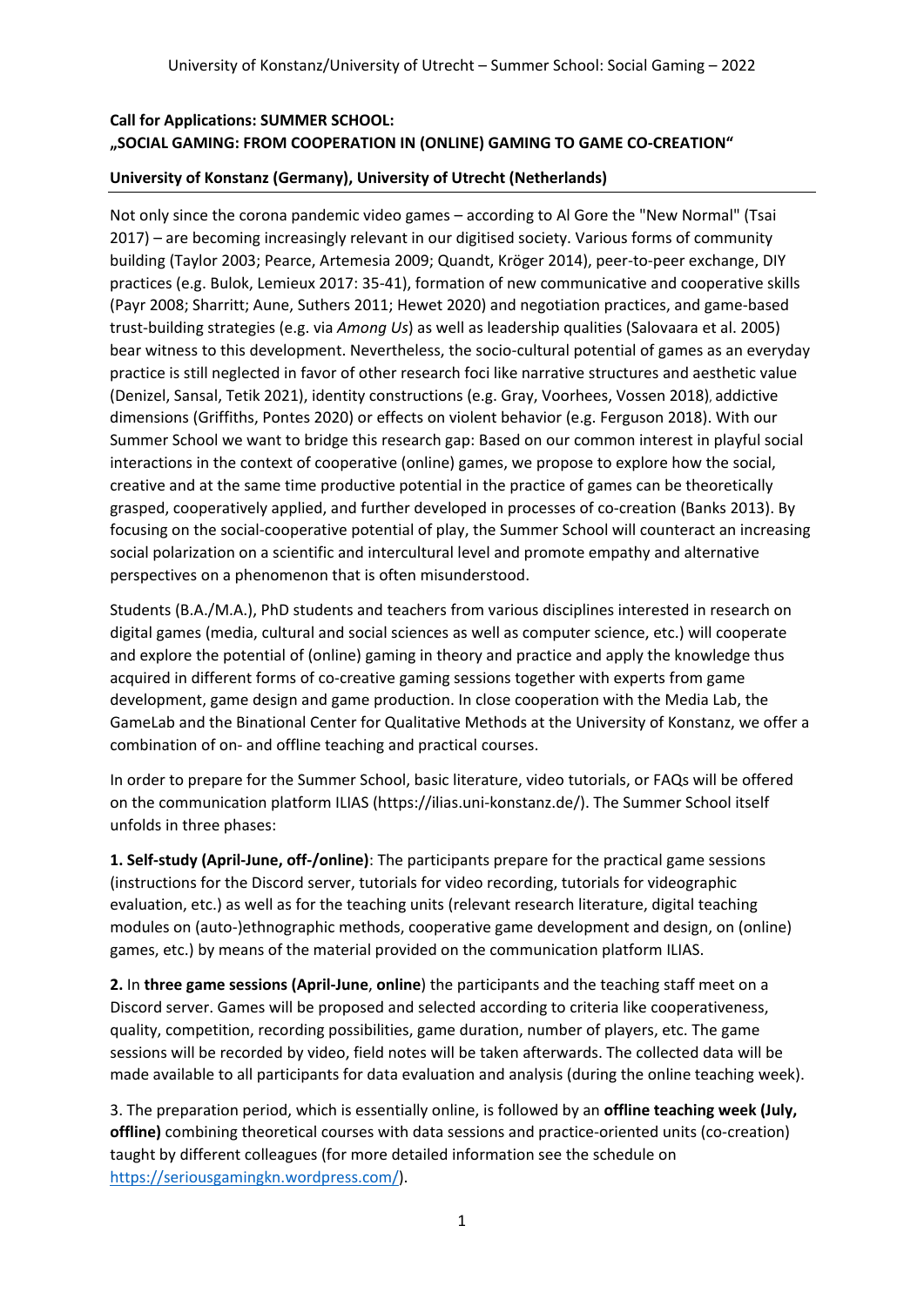The **certificate of achievement (6 ECTS)** consists of a keynote presentation (group or individual work, max. 15 minutes) and a written paper (excerpt, data analysis, concepts for co-creative design, etc., max. 5000 words) that has to be submitted by September 30th, 2022.

## **Literature**

Banks, J. (2013): Co-Creating Video Games. London and New York: Bloomsbury.

Boluk, S., Lemieux, P. (2017). Metagaming: Playing, Competing, Spectating, Cheating,Trading, Making, and Breaking Videogames. Minneapolis: Minnesota UP.

Denizel, D., Sansal, D. E., Tetik, T. (2020): Multidisciplinary Perspectives on Narrative Aesthetics in Video Games. Berlin et al.: Peter Lang.

Ferguson, C. J. (2018): Video Game Influences on Aggression, Cognition, and Attention. Cham, CH: Springer.

Gray, K. L., Voorhees, G., Vossen E. (2018). Feminism in Play. New York: Palgrave MacMillan.

Griffiths, M. D, Pontes, H.M (2020): A History and Overview of Video Game Addiction. In:M. N. Potenza, K. Faust, D. Faust (eds.): The Oxford Handbook of Digital Technologies and Mental Health (pp. 18-33). New York: Oxford UP.

Hewet, K.J.E. (2020): Embracing Video Games for Strategic Thinking, Collaboration, and Communication Skills Practice. In L. Haas (ed.): Disciplinary Literacy Connections to Popular Culture in K-12 Settings (pp. 184-202). Hershey, PA: IGI Global.

Payr, S. et al. (2008). Game-Based Development of Collaboration Competences. In J. Luca, E. Weippl (Eds.): Proceedings of ED-MEDIA 2008--World Conference on Educational Multimedia, Hypermedia & Telecommunications (pp. 4554-4563). Vienna, Austria: Association for the Advancement of Computing in Education (AACE). Retrieved December 14, 2021 from https://www.learntechlib.org/primary/p/29020/.

Pearce, C., Artemesia (2009): Communities of Play. Emergent Cultures in Multiplayer Games and Virtual WorldsCambridge, MA: MIT Press.

Quandt, T.; Kröger, S. (eds) (2014): Multiplayer. The Social Aspects of Digital Gaming. New York, London: Routledge.

Salovaara et al. (2005): Playmakers in multiplayer game communities: their importance and motivations for participation. ACE '05: Proceedings of the 2005 ACM SIGCHI International Conference on Advances in computer entertainment technology (pp. 334–337). Retrieved December 14, 2021 from [https://dl.acm.org/doi/10.1145/1178477.1178540.](https://dl.acm.org/doi/10.1145/1178477.1178540)

Sharritt, M., Aune, K. R., Suthers, D. D. (2011): Gamer Talk: Becoming Impenetrably Efficient. In M. M. Cruz-Cunha et al. (eds.): Business, Technological, and Social Dimensions of Computer Games: Multidisciplinary Developments (pp. 252-271). Hershey, PA: IGI Global.

Taylor, T.L. (2006): Play Between Worlds: Exploring Online Game Culture. Cambridge, MA: MIT Press.

Tsai, C. (2017): Al Gore: Games are the New Normal. Huffpost. Retrieved December 14, 2021 from [https://www.huffpost.com/entry/al-gore-games-social-good\\_b\\_881017.](https://www.huffpost.com/entry/al-gore-games-social-good_b_881017)